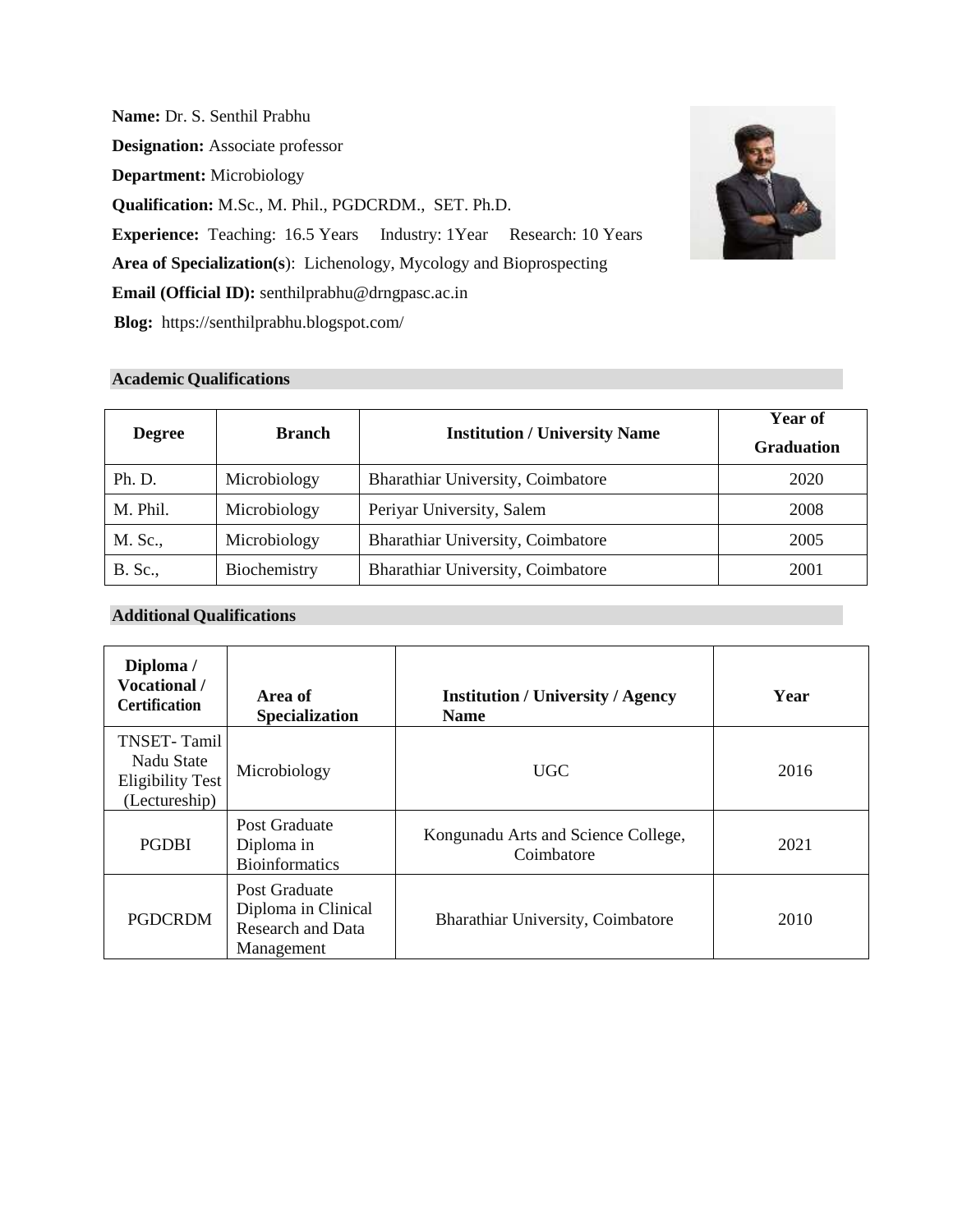#### **Grants Received**

# **Completed**

| <b>Project Title</b>                                                                                                                                             | Agency                                                  | <b>Amount</b>  | <b>Duration</b> |
|------------------------------------------------------------------------------------------------------------------------------------------------------------------|---------------------------------------------------------|----------------|-----------------|
| Screening of Biologically active<br>secondary metabolites producing<br>Lichens from Selected parts of<br>western Ghats and its antimicrobial<br>activity         | <b>UGC Minor Research Project</b>                       | Rs. 90,000/-   | $2013 - 2015$   |
| (Principal Investigator)                                                                                                                                         |                                                         |                |                 |
| Leptospirosis awareness among<br>municipal workers in and around<br>Coimbatore<br>(Co-coordinator)                                                               | Dissemination of Innovation<br>Technology (DIT), TNSCST | Rs. 100,000/-  | 2008-2009       |
| Silver nanoparticles/Zeolite<br>impregnated paper coir pith and<br>coir fiber filters for Point of use<br>water purification and their<br>antibacterial activity | TNSCST(Student project)                                 | $Rs. 10,000/-$ | 2016-2017       |
| Antibiotic Susceptibility of<br>Bacterial Isolates from the hand and<br>mobile phones of College Students                                                        | Dr. N.G.P. Arts and Science<br>College (Seed Money)     | Rs. 5,000/-    | Undergoing      |

# **Research Guidance**

| <b>Programme</b> | <b>No. of Scholars</b> |                 |  |
|------------------|------------------------|-----------------|--|
|                  | Completed              | <b>Pursuing</b> |  |
| M. Phil.         |                        |                 |  |
| M.Sc.            | 40                     |                 |  |

### **Research Publications**

- **Senthil Prabhu Sivasamy**, Navami Krishna and Preethi Diana M 2021. Antimicrobial activity, Enzyme production and plant growth promoting activity of Bacillus magatarium isolated from lichen Parmotrema perlatum, Indian. J. Natu. Sci.,12 (69), 36181- 3618. ISSN: 0976 – 0997. 36541-36545 ISSN: 0976 – 0997
- **Senthil Prabhu .S**, Priyanka .B, Nivedha .P and Aasaiya .S .2021 Antimicrobial, Antioxidant Activity and Phytochemical Analysis of Lichen Parmotrema perlatum, Indian. J. Natu. Sci.,12 (69),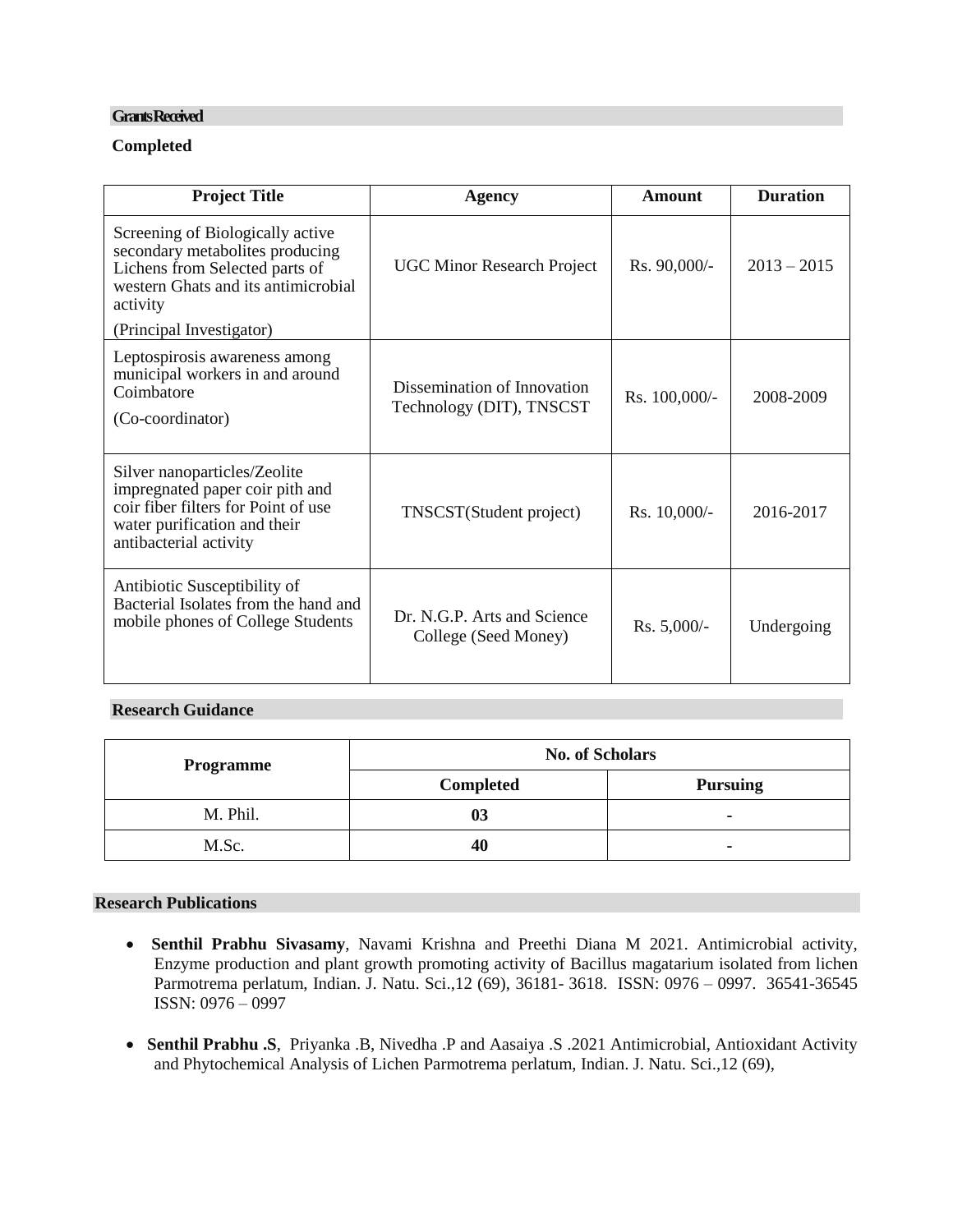- Ramachandran AM, **Senthil Prabhu S**, Devakumar J, Rengaramanujam J, Karthik Sundaram S, Mahenthiren R, Varsha TK 2021. Hydrogel formulation from Calotropis gigantea plant extract against foot ulcer causing bacteria in diabetes, Asian J Pharm Clin Res, 14(11), 1-4. ISSN: 0974-2441
- Sachin. M Theertha. M Nimisha George, Shruti Benny and **Senthil Prabhu Sivasamy**, 2021. Covid-19 associated mucormycosis and candidiasis in india and herbal medicine treatment for fungal infections: a review, International J. of Creative Res. Thoughts , 9(7); a49-a57. ISSN: 2320-2882.
- Sumitha Chandrasekaran and **Senthil Prabhu Sivasamy**, 2020**:** Biosynthesis and Characterization of silver nanoparticles by Fusarium sp. and it's antimicrobial and antioxidant activity, *Int. J. of Scientific Develop. and Res.* 5(9): 1-10. ISSN: 2455-2631.
- **Senthil Prabhu S**, J Renga Ramanujam and Sudha S S, 2019: Antibacterial Activity of Silver Nanoparticles Synthesized by using Lichens *Heterodermia boryi* and *Parmotrema stuppeum*, Int. J. of Pharm. and Biol. Science*s*; 9(2).1397-1402. ISSN: 2230-7605.
- **Senthil Prabhu .S** and S.S. Sudha, 2016: In vitro Study on Anthelmintic activity of *Heterodermia boryi* Macrolichen Collected from the Nilgiris, Tamilnadu, India, *Int. J Curr. Microbiolo. Apl. Sciences* 5 (9): 764-768. ISSN: 2319-7706.
- **Senthil Prabhu .S** and S.S.Sudha 2015: Evaluation of the antibacterial properties of some lichen species against human pathogens, *Int.J.Adv.Res.Biol.Sci*. 2(4); 177-181.ISSN:2348-8069.
- Arun.P., V.Shanmugaraju., J.RengaRamanujam**., S.Senthil Prabhu** and E.Kumaran. 2013; Biosynthesis of Silver Nanoparticles from Corynebacterium Sp. And its antimicrobial activity**,** *Int. J. of Curr. Microbiol. and Appl. Sciences;* 2 (3), 57-64. ISSN: 2319-7706.
- V.Shanmugaraju.,P. Arun J.Rengaramanujam., **S.Senthilprabhu**. 2011; Isolation of bacteria from seacoasts for its antibacterial substance production. *Int.J Curt. Microbiol. App. Sci*..2(8).57-64, ISSN: 2319-7706.
- **S. Senthil Prabhu,** P. Sanhita, S.Annapoorani, J.Renga Ramanujam, E.Kumaran. 2015. Green Synthesis of Silver Nanoparticles Using Various Spices Extracts and its Antibacterial Activity on Selected Nosocomial Pathogens**,** *World. J. Appl. Biol. Biotech.res*. 1(1): 1-12.
- S. Annapoorani, R. Venckatesh, **S. Senthil Prabhu**. 2015. Synthesis and Characterization of Microwave Assisted Nano TiO2 and Photocatalytic Decolorisation of selected dyes .*World. J. Appl. Biol. Biotech.res.* 1(1) : 13-29.
- **S. Senthil Prabhu** and Sivasubramaniam K, 2016: Antifungal activity of some plant extracts against fungal Phytopathogens, 14th IAAM conference Proceedings (ISBN), 161-162.
- J. Renga Ramanujam,S.Kulothungan, **S.Senthil Prabhu**, E.Kumaran, V.shanmugaraju and P.Arun 2015; A Study on Synergism between Pseudomonas fluorescens and Parthenium hysterophorus as s biocontrol agent to Alternaria alternata (leaf spot) in Lycospersicon esculentum(tomato), *SIRJ-MBT*, 2(1): 25-38. ISSN: 2349-011X.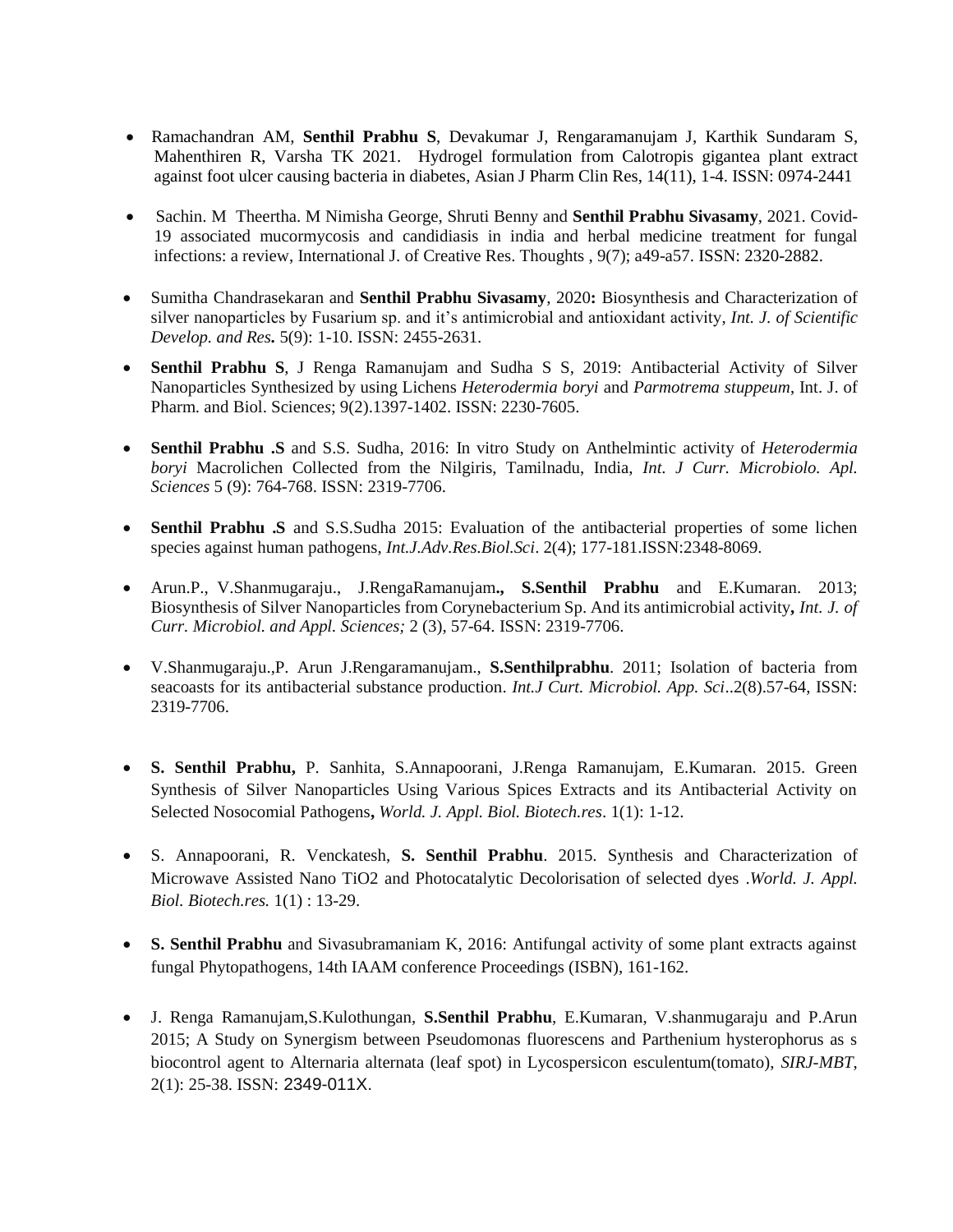- J.Renga Ramanujam,S.Kulothungan, **S.Senthil Prabhu**, E.Kumaran, P.Arun and V.shanmugaraju 2015;Optmisation of salicylic acid production by Pseudomonas fluorescens for the control of Alternaria alternate leaf spot in tomato plant, *SIRJ- APBBP* ,2 (1); 24-37. ISSN: 2349-011X.
- **Senthil Prabhu. S**, Reshma K. Mohan, Sanhita. P and Reshma Ravindran, 2014: Production of bacteriocin and biosynthesis of silver nanoparticles by lactic acid bacteria isolated from yoghurt and its antibacterial activity, *SIRJ-MBT*, 1(3),7-14, ISSN: 2349-011X.
- Nagarajan Prabhu, **Sivasamy Senthil prabhu**, Mohammed Thanveer, Nagarajan Revathi, Narayanan Josna, Rajaputhran Darsana, D.J. Phushpa Innocent and Palanisamy Chinnaswamy, 2009; Differentiation of parasitic and saprophytic leptospirae by oxidase test " A hasty modus operandi", *African J. of Microbiology Research*, 3 (5), 212-214. ISSN: 1996-0808.
- Prabhu Nagarajan, Revathi Nagarajan and **Senthil prabhu Sivasami**, 2009; Extra Cellular Synthesis of Silver Fungal Nanoparticles and its antibacterial effects: A novel approach to overcome infection rate in *Trendz in Biotech*.
- Anand R, **Senthil Prabhu S**, Sundaramoorthi C and Bhuvaneshwari K., 2009; Characterization of fungal contaminants from wheat and the speculation of Mycotoxin with reference to aflatoxin in *Advanced Biotech.*
- Anand R, **S.Senthil Prabhu** and Bhuvaneshwari K 2008: A Study on The Compatibility of *Trichodherma viridae* with chemical Fungicides in *Trendz in Biotech.*
- **Senthil Prabhu S., 2011: Significances of Microbes in Rural Development, Proceedings on ICSSR** Sponsored National seminar on Role of Banking sector in Rural Development, 189 - 193.
- **Senthil Prabhu S**., C.Vijayalakshmi and S.S. Sudha, 2012; Isolation and Identification of Alkaline protease produced Bacillus subtilis and physico chemical characterization of the enzyme production in Research Proceeding of International Symposium on Harnessing Microbes and Resource Recuperation (ISHM-2012) , 149- 158.
- Thirumangai K., R.Karthic., **S. Senthil Prabhu** and S.S.Sudha,2012**;** Decolorization of Congo red, Malachite green and Methylene blue by the Actinomycetes isolated from sludge areas in Research Proceeding of International Symposium on Harnessing Microbes and Resource Recuperation (ISHM-2012), 275- 284.

#### **Abstracts in conference proceedings**

• Mayurika N.Nivethitha M. and **Senthil Prabhu S.** Lichen mediated green synthesized silver nanoparticles coated with filter paper for driniking water purification (paper water purifier), Proceedings of the National conference on Futuristic intricate stratagems in Computational genomics, Sponsored by DBT, Govt. of India, Nirmala college for women, Coimbatore, 24-Jan-2019 & 24-Jan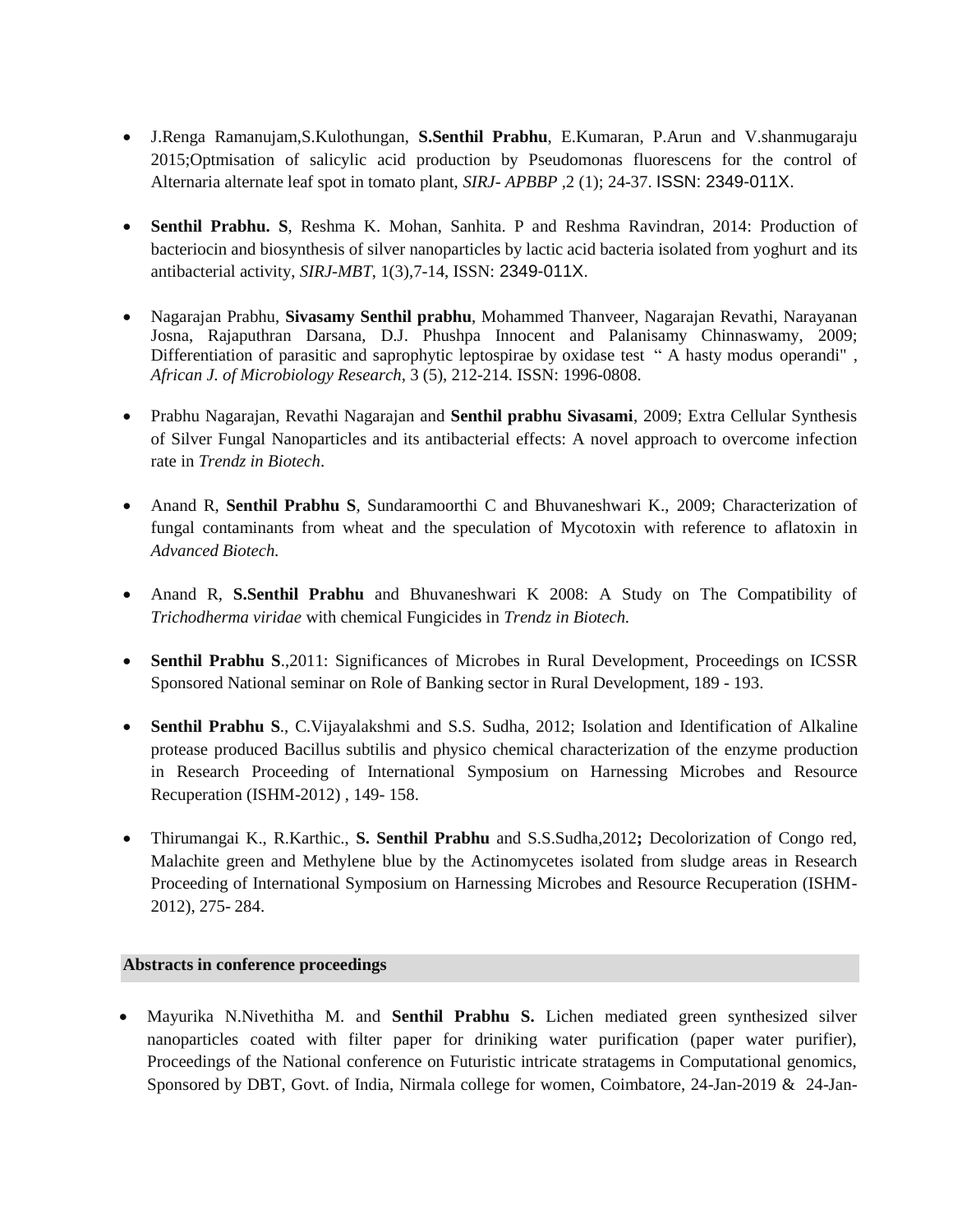2019.

- Reshma K. Mohan and **Senthil Prabhu S.** Antimicrobial activity of Bacteriocin and Silver nanoparticles from probiotics, DRDO Sponsored National conference on Recent trends in Biotechnology, Depratment of Biotechnology, Dr. N.G.P. Arts and Science College, 30=Sep-2010 & 01-Oct-2010.
- Sanhita P. and **Senthil Prabhu S.** Green synthesis of silver nanoparticles from spices and their antimicrobial activity against nosocomial pathogens **,** DRDO Sponsored National conference on Recent trends in Biotechnology, Depratment of Biotechnology, Dr. N.G.P. Arts and Science College, 30-Sep-2010 & 01-Oct-2010.
- **Senthil Prabhu S.**, Studies on seed borne disease of chilli (*Capsicum annum*), Abstract proceedings National Seminar on Current trends in Advanced Biological Research, Nehru Arts and Science College, Coimbatore, 24- an-2006 & 25- Jan-2006

#### **Gene Bank Submissions**

Sudha,S.S., Karthic,R., Sowmya,T., Francis,M., Rengaramanujam,J. and **Senthil Prabhu, S**. Staphylococcus sp. MSK 2 16S ribosomal RNA gene, partial sequence. JX495946.

Sudha,S.S., Karthic,R., Sowmya,T., Francis,M., Rengaramanujam,J. and **Senthil Prabhu,S.** Bacillus sp. MSK 3, 16S ribosomal RNA gene, partial sequence. JX495947.

Sudha,S.S., Karthic,R., Sowmya,T., Francis,M., Rengaramanujam,J. and **Senthil Prabhu,S**. Brevundimonas sp. MSK 4 16S ribosomal RNA gene, partial sequence. JX495948.

Sudha,S.S., Karthic,R., Sowmya,T., Francis,M., Rengaramanujam,J. and **Senthil Prabhu,S.** Bacillus sp. SMK 5, 16S ribosomal RNA gene, partial sequence. JX495949.

Sudha,S.S., Karthic,R., Sowmya,T., Francis,M., Rengaramanujam,J. and **Senthil Prabhu,S.** Staphylococcus sp. SMK 6, 16S ribosomal RNA gene, partial sequence. JX495950.

Sudha,S.S., Karthic,R., Sowmya,T., Francis,M., Rengaramanujam,J. and **Senthil Prabhu,S.** Bacillus sp. SMK 7, 16S ribosomal RNA gene, partial sequence. JX495951.

Sudha,S.S., Karthic,R., Sowmya,T., Francis,M., Rengaramanujam,J. and **Senthil Prabhu,S.** Brevundimonas sp. SMK 8, 16S ribosomal RNA gene, partial sequence. JX495952

#### **Consultancy**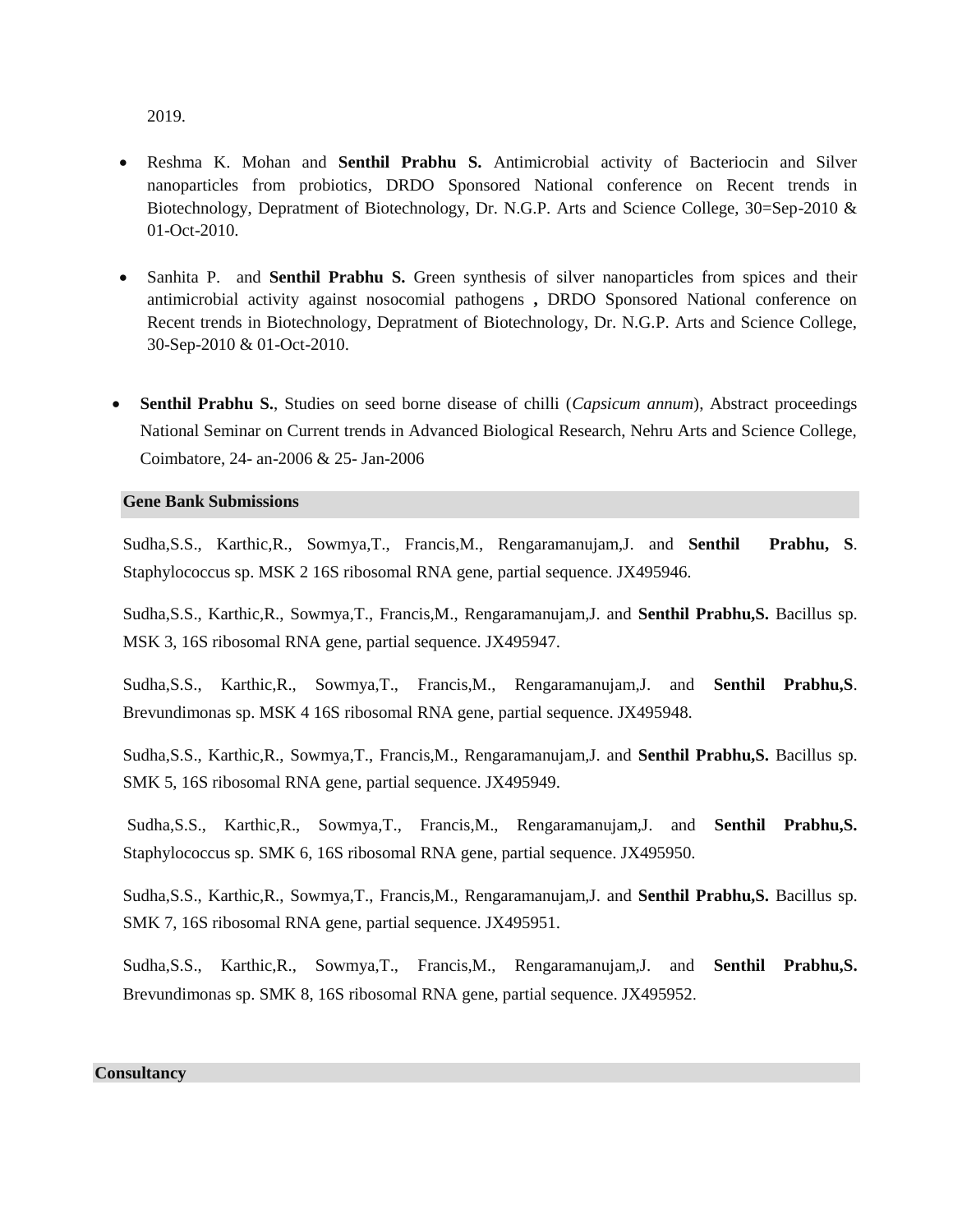| <b>Nature of Consultancy</b>                          | <b>Client</b>                                   | Amount        | <b>Completion Status</b> |
|-------------------------------------------------------|-------------------------------------------------|---------------|--------------------------|
| <b>Expertise to Establish New</b><br>Microbiology Lab | SAM Clinical Lab,<br>Nehru Nagar,<br>Coimbatore | $Rs.10,000/-$ | Completed                |
| Antibacterial assay                                   | CDF Dept. Dr NGP<br>ASC                         | $Rs.2000/-$   | Completed                |
| Antibacterial assay                                   | Krishnammal College<br>For Women,<br>Coimbatore | $Rs.2000/-$   | Completed                |

# **Conference / Seminar / Workshop/ Training Organized**

- Organizing Member, International Seminar on **"Perspectives of nanotechnology in medical applications'**, 274-Nov-, Department of Microbiology, Dr. N.G.P. Arts and Science College.
- Organizing Secretary, Hands on Training program on **"Microbial Isolation and Molecular Analysis'** for KMCH college pharmacy students, 4-Oct- 2021 to 07-Oct-2021 Under DBT Star Scheme, Department of Microbiology, Dr. N.G.P. Arts and Science College.
- Organizing Secretary, **Virtual Lecture Workshop series** on Oct-2021, Under DBT Star Scheme, Department of Microbiology, Dr. N.G.P. Arts and Science College.
- Organizing Secretary, **National symposium on Graduate Research-2020**, 22 Feb-2020 organized Under DBT Star Scheme, Department of Microbiology, Dr. N.G.P. Arts and Science College.
- Organizing Secretary, **SERB Sponsored National Seminar on computing platforms for Biological Big data analytics**, on 05-Feb-2020 & 06-Feb-2020, Department of Information Technology and Department of Microbiology, Dr. N. G. P. Arts and Science College, Coimbatore.
- Organizing Secretary, **National Conference eon Futuristic Approaches in Transformation if Bioscience Research (FATBR -2020),** 06-Mar-2020 and 07-Mar-2020.
- Organized training on **Basic Microbiology techniques** for Students and Staff of Sri Rajeswari Matric. Hr. Sec. School, Kangeyam, 06- Jan-2020. Department of Microbiology, Dr. N.G.P. Arts and Science College, Coimbatore.
- Organizing Secretary, **National symposium on Graduate Research**-**2019**, on 26-Feb-2019 & 27- Feb-2019, Under DBT Star Scheme, Department of Microbiology, Dr. N. G. P. Arts and Science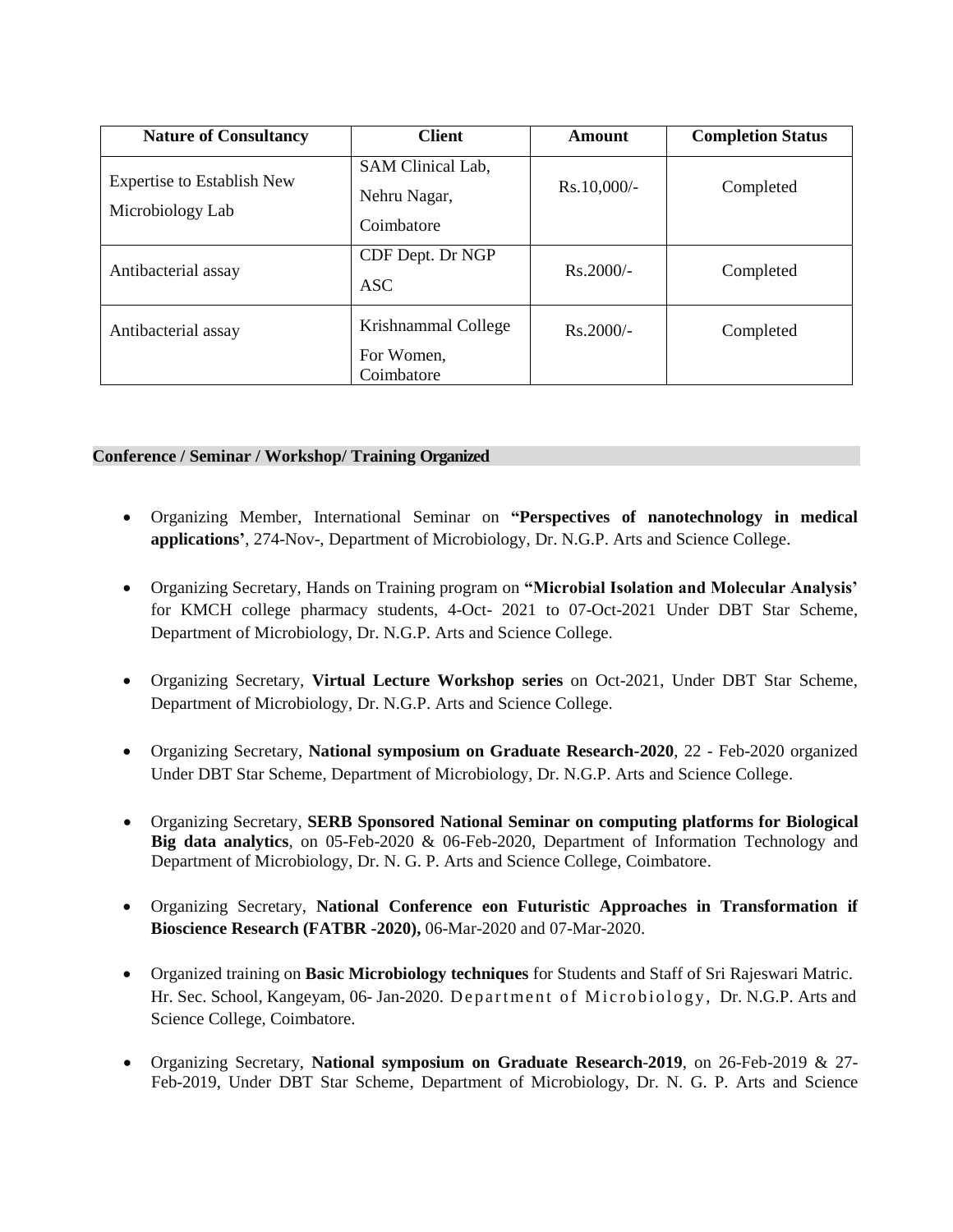College, Coimbatore.

- Organizing Secretary, **Hands on Training in Stereo and Inverted Microscope**, under DBT Star Scheme, 11 Feb-2019 to 15 – Feb- 2019, Department of Microbiology, Dr. N. G. P. Arts and Science College, Coimbatore.
- Organizing Secretary, **Workshop on Identification Fungi & Algae and Training in Foldscope-WIFATF-2019,** 06-Feb-2019 & 07-Feb-2019 under DBT Star Scheme at D.N.G.P. Arts and Science College.
- Organizing member, **National Workshop on Intellectual Property Rights-2019**, organized by IPR cell and DBT star scheme, Dr. N.G.P. Arts and Science College, 15-Feb- 2019 to 15-Feb- 2019.
- Organizing Member of 10th Louis Pasteur Memorial National Symposium in **Nanotechnology in drug delivery A tool for biology and medicine (PSNDD-2017)** at D.N.G.P. Arts and Science College.
- Organizing member of 14th national conference of IAAM on **Transitional and Translational Scenarios In Biological Sciences** 09 – Sep- 2016 & 10– Sep- 2016, at D.N.G.P. Arts and Science College.
- Organizing Member of VIII Louis Pasteur Memorial National Symposium on **Causatives and Curatives of Infectious Disease CCID, 19-Aug-2015**, Dr. N.G.P. Arts and Science College, Coimbatore.
- Organizing member**, TNSCST- DIT Sponsored Cervical cancer Awareness for Cotton Mill workers,** 2014-2015. Department of Microbiology, Dr. N. G. P. Arts and Science College, Coimbatore.
- Organizing member of VII Louis Pasteur memorial **National Symposium on Momentous microbes From menace to marvel PSMM-2014,** Department of Microbiology, Dr. N.G.P. Arts and Science College, Coimbatore.20-Aug-2014.
- Organizing member VI Louis Pasteur memorial national symposium on **Perception of microbes in Human Health and environment PSPM-13,** on 22-Aug-2013 at Dr. N.G.P, Arts and Science College, Coimbatore.
- Organizing Member, Louis Pasteur Memorial International symposium on **Harnessing Microbes for Human Health and Resource Recuperation ISHM-2012,** Department of Microbiology, Dr. N. G. P. Arts and Science College, Coimbatore, 07-Aug-2012 & 08-Aug-2012.
- Organizing member **Science Expo 2011**, 27-Sep- 2011 to 29-Sep- 2011. Department of Microbiology, Dr. N.G.P. Arts and Science College, Coimbatore.
- Organizing member of National Symposium on "**Biopharmaceuticals and their Application in Disease prevention and health promotion**" held on 04-Aug- 2011 & 05-Aug- 2011, Dr. N.G.P. Arts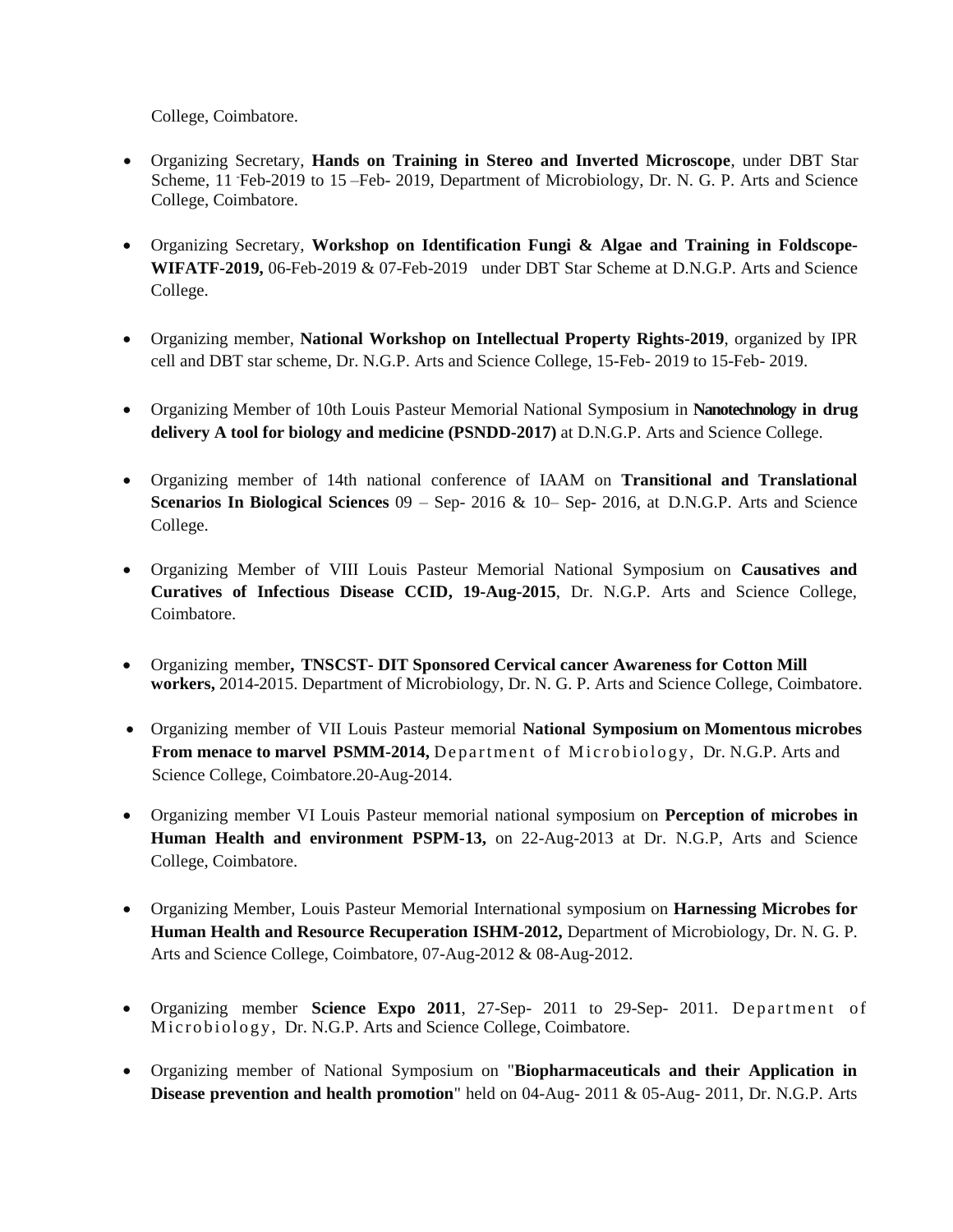and Science College, Coimbatore.

- Organizing Member in III Louis Pasteur National Symposium in "**Communicable diseases and its control measures**" held on 04- Aug-2010 & 05-Aug-2010 at Dr. N.G.P. Arts and Science College, Coimbatore.
- Organizing Member, **Bio entrepreneurship summit-2010**, Dr. N.G.P. Arts and Science College, Coimbatore, 18-Mar-2010.
- Organizing Member, II Louis Pasteur memorial symposium on **Antimicrobial Resistance and drug Discovery**, Dr. N.G.P. Arts and Science College, Coimbatore, 09-Sep-2009 & 10-Sep-2009.
- Organizing Member, Seminar on **Bioscience –A sustainable Virtue,** Dr. N.G.P. Arts and Science College, Coimbatore, 24-Feb-2009.
- Organizing member of National symposium on **Infectious Diseases** Sponsored by ICMR held on 8- Aug- 2008 & 9-Aug- 2008, Dr. N.G.P. Arts and Science College, Coimbatore.
- Organizing member, **National Seminar on Revolutions in Microbiology** Department of Microbiology and Social Work, Nehru Arts and Science College, Coimbatore, 12-Sep- 2007 & 13- Sep-2007.
- Organizing member, Workshop on **Self Employment for Rural People** and contributed the article on Sericulture in workshop manual, Organized by Department of Microbiology and Social Work, Nehru Arts and Science College, Coimbatore, 18- Aug- 2007.

### **Participation in Workshop/ Training**

- Workshop on **Molecular Docking**, 20-Dec- 2021 to 22-Dec- 2021, organized by Department of Bioinformatics, Nirmala College for Women, Coimbatore.
- E Workshop cum Discussion forum on **High end characterization of Microalgae: Overcoming the Technological Barriers**, from 3-Mar- 2021& 4-Mar- 2021, organized by TERI.
- Seven days online Workshop on **Revised NAAC Norms and Procedures** by St. Joseph's College, Bengaluru from 7-Jan- 2021 to 15-Jan- 2021.
- Four days online Training course on **Mass Spectrophotometry and Proteomics** by Amazing Biotech Ltd., Chennai from 15-Jul- 2020 to 18-Jul- 2020.
- Three days online Training course on **Real Time PCR based Gene Expression and Pathogen detection** by Amazing Biotech Ltd., Chennai from 6- Jul- 2020 to 8- Jul- 2020.
- Five days online Training Course on Gel **based Proteomics** by Amazing Biotech Ltd., Chennai from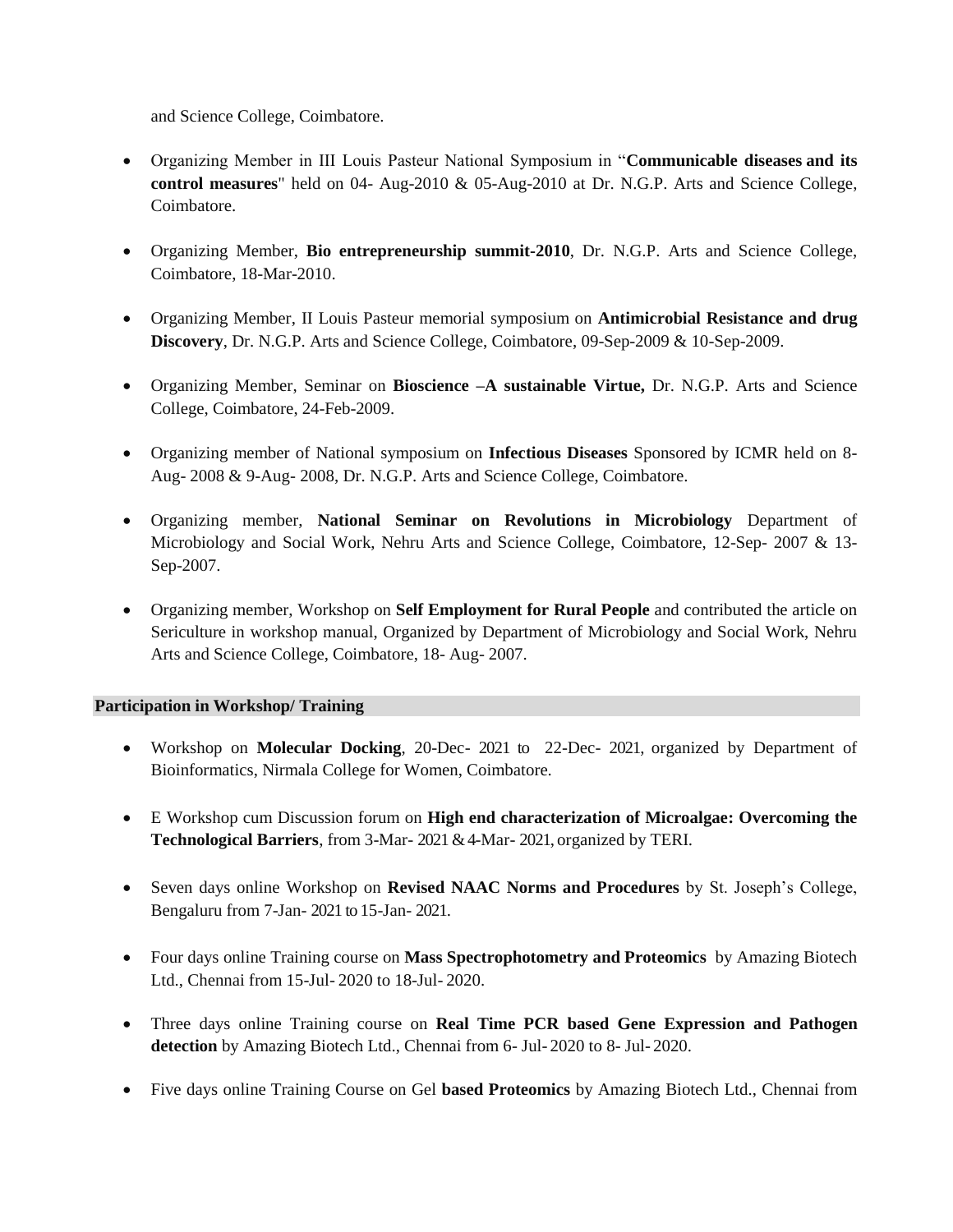21-Jun- 2020 to 25-Jun- 2020.

- Workshop on **Biomedical Application in Translational Research** (BATR-2020) at Alagappa University (online Mode) from 18-May -2020 to 19-May -2020.
- International Workshop on **Health risk Assessment of nanoparticles**, sponsored by DST- DADD-Project based personal exchange programme, Dr. N.G.P. Arts and Science College, 05-Dec -2018 to 07-Dec -2018.
- National Workshop on **Taxonomy, Biodiversity, Ex Situ Conservation and Applications of Fungi** National Fungal Culture Collection of India (NFCCI) at Agharkar Research Institute (ARI), Pune From 21-May – 2018 & 28-May - 2018.
- Workshop on **Analysis of Spectral data** organized by center for research, D.N.G.P. Arts and science college, Coimbatore on 30- Jan-2017.
- Workshop on **The Art of Writing Research Paper**, 19- OCT-2015,Kongu Engineering College Erode.
- **Environmental Awareness Training Programme** on 02-Oct-2006 to 04-Oct-2006 at Anglade Institute of Natural History, Shenbaganur, Kodaikanal.
- One Day Hands on Workshop on **SPSS** on 13- Mar- 2010 at Dr. N.G.P. Arts and Science College, Coimbatore.
- CSIR Sponsored **Hands on Training in Herbal Drug Standardization using HPLC and HPTLC** on 19- Nov- 2010 at KMCH College of Pharmacy, Coimbatore.
- Two Days Workshop in **Bioinformatics tools and data bases** on 27-Nov- 2010 & 28-Nov- 2010at Sai's Biosciences Research Institute Pvt ltd., Coimbatore.
- National workshop on **Bioinformatics** held on 10-Jan- 2008 to 11-Jan- 2008 at Department of Biotechnology and Microbiology, Kannur University, Kerala.
- **Inter State Youth Red Cross Training Cum- study camp**, Youth Red Cross Society & Bharathiar University, Coimbatore, 27-Dec-2007 to 31-Dec-2007.

### **Presentations in Conference/Seminar**

• **Extraction of fungal pigment for industrial application** and **Biosyntheis of Silver nanoparticles using fungi and its application**, International E conference 2020 on "Novel Biotechnological Approach to sustain in Pandemic Scenario", Department of Biotechnology, Shri Nehru Maha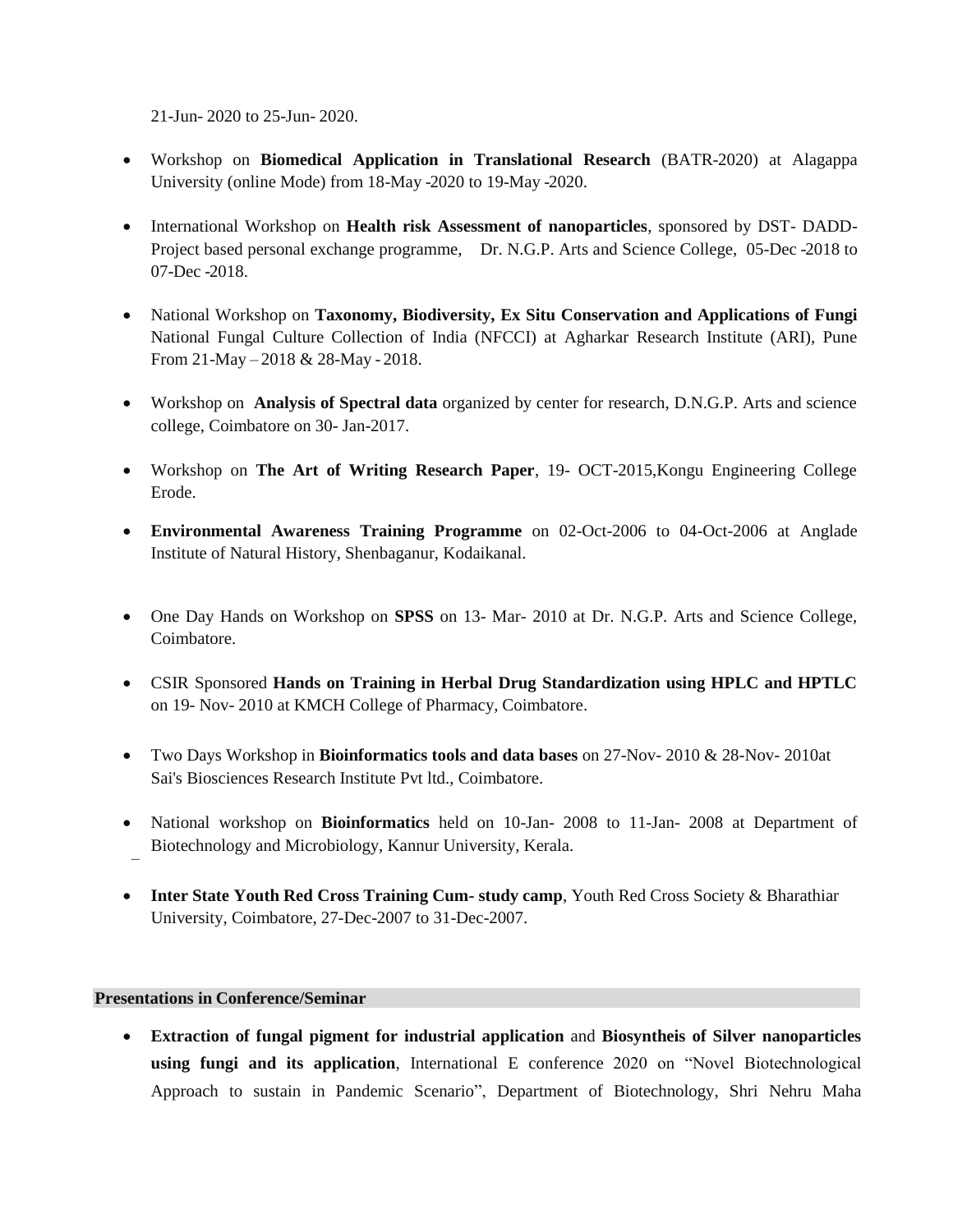Vidhyalaya College of Arts and Science from 18-May-2020 to 21-May-2020.

- **Evaluation of biological activities and biomonitoring of atmospheric heavy metal pollution by lichens from Western Ghats**, Tamil Nadu, 17<sup>th</sup> IAAM Annual conference Microbiology in the New Millennium, kalasalingam Academy of Research and Education, 29-Nov-2019 & 30-Nov-2019.
- **Isolation and Identification of amylase producing** *Bacillus subtilis* **from kitchen waste**, National level seminar on Novel microbial technologies for sustainable developments, Dr. G.R. Damodaran college of science, Coimbatore, 11- Oct-2019 & 12- Oct-2019.
- **Heavy metal accumulation in lichens collected from The Nilgiris, Tamil Nadu and evaluation of cytotoxic activity of lichen extract on HeLa cell line,** National conference on Unearth the new frontiers in life sciences, Sri Krishna Arts and Science College, Coimbatore 11- Feb-2019.
- **Symbiotic lichen and their Secondary Metabolites,** National conference of IAAM on Human Microbiome in personal Medicine- Bridging Humans & Microbes for Future Sustainability, Faculty of Life Sciences, JSS AHER, Mysuru, Karnataka, 27-Sep-2018 & 28-Sep-2018.
- **Bioprospecting of Lichens,** National conference on Genomics and Proteomics in Bioprospecting-Role in Healthcare development, Department of Biotechnology, Dr. N.G.P. Arts and Science College, 21-Dec-2016.
- **Anthelmintic activity of Lichens from Western ghats,** National Seminar on Frontier Research in Applied biology & Environmental sciences, King Nandhivarman College of Arts & Science, Thiruvannamalai, 30-Jan-2016.
- **Antifungal and Antioxidant activity of selected lichens from western ghats** National Seminar on Biodiversity Products and Industrial Application (BPIA-2015), Center for Biodiversity and Forest Studies, Periyar University, Salem, 28-Sep- 2015 & 29-Sep- 2015.
- **Isolation and characterization of antimicrobial substances from** *Parmotrema stuppeum* **collected from westernghats,Tamilnadu**" National conference on advances in science and technology PSG SCITECH 2014, Sponsored by MST-DBT, Government of India, 12-Sep- 2014 & 12-Sep- 2014, PSG College of Arts and Science, Coimbatore.
- **Lichens- potential source of bioactive secondary metabolites its application** and cultivation in DBT Sponsored National seminar on Recent advances in Biotechnology and Applied Microbiology, Kanchi Shri Krishna College of Arts and Sciences, Kanchipuram on 03-Mar-2014 & 04-Mar-2014.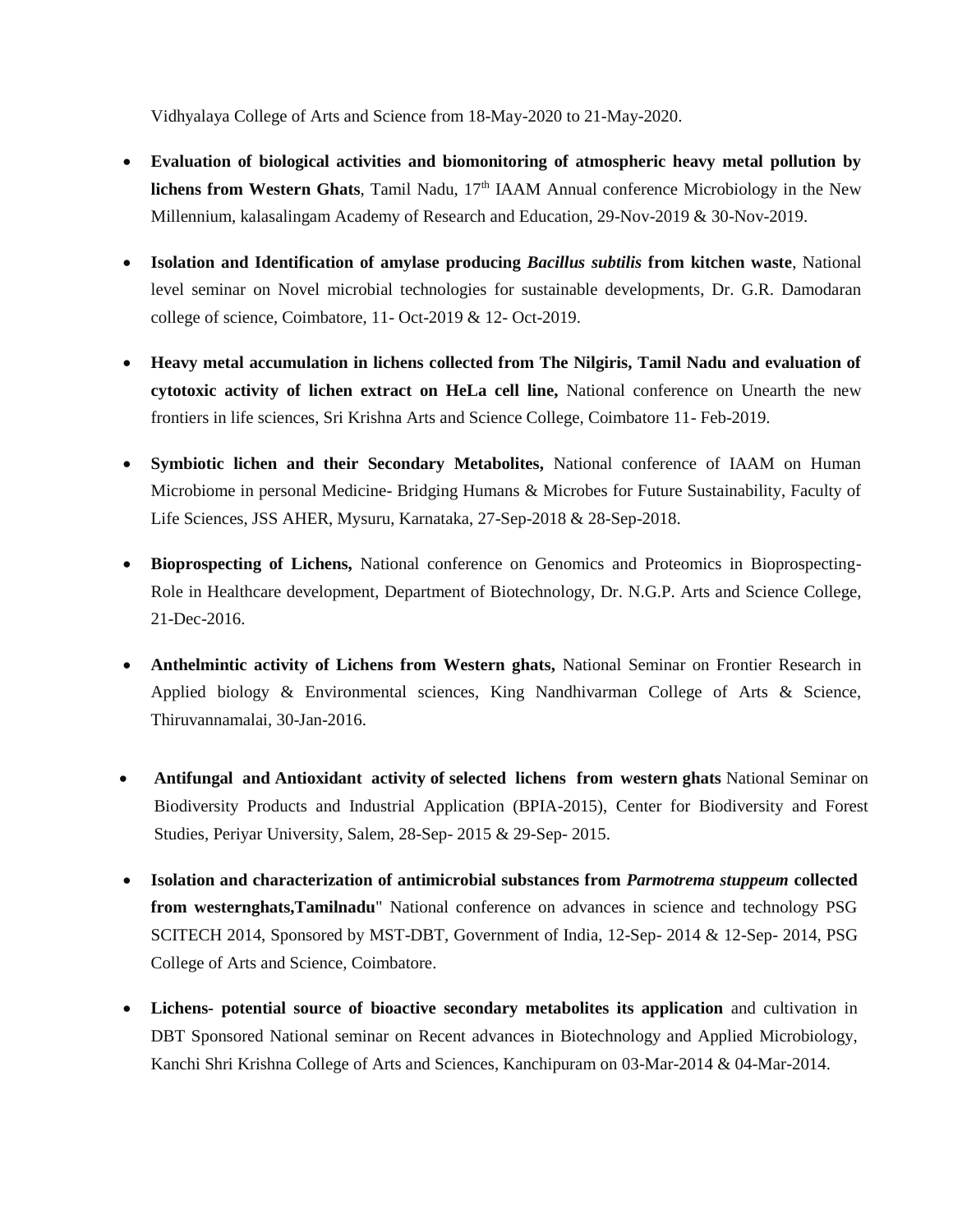- **Nosocomial Pathogens,** International Conference on Current Trends in Advanced Biomedical Technology, Department of Microbiology & Biotechnology, Nehru arts and Science College, Coimbatore, 20- Dec-2010 & 21- Dec-2010.
- **Green Synthesis of Silver Nanoparticles and its Antimicrobial activity,** National Conference on "Recent Trends in Biotechnology", Dept. of Biotechnology, Dr. N.G.P. Arts and Science College, Coimbatore, 30-Sep- 2010.
- **Nanoparticles from probiotic organisms and its antimicrobial resistance** National Conference on Advance Trends in Biotechnology, Dept. of Biotechnology, Dr. N.G.P. Arts and Science College, Coimbatore, 18-Dec- 2009 & 19-Dec- 2009.
- **Antimicrobial Resistance,** National level seminar on Bioscience "BIO VERGE'08" ,27- Nov- 2008 at Indira Gandhi college of Arts and Science, Kerala.
- **Poster- Challenges in Management of municipal wastes,** National Conference on Environmental challenged and Management, Department of Environmental Sciences, Bharathiar University, 08-Mar-2007 & 09-Mar-2007.
- **Studies on seed borne disease of chilli (***Capsicum annum***)** National Seminar on Current trends in Advanced Biological Research, Nehru Arts and Science College, Coimbatore, 24- an-2006 & 25- Jan-2006

### **Participation in Conference**

### *International***:**

- International Conference on **Indian Rural public health and non-communicable disease** Organized by Dept. of Biotechnology, Hindusthan College of Arts and Science, Coimbatore on 03 – Oct-2015.
- International Symposium on **Public Health Emergency and Disaster Management** Organized by Dept. of Biotechnology, Hindusthan College of Arts and Science, Coimbatore on 03 – Oct-2015.

### *National***:**

- DBT sponsored National Conference on " **Changing Disease Profile: Challenges facing basic and translational research in India**" on 05-Oct-2016 & 06-Oct- 2016, organized by department of biochemistry, Dr. N.G.P. Arts and science college, Coimbatore.
- National Level conference of Indian Association of Applied Microbiologists **Sustainability, Challenges and Advances in Biological sciences** on 18-Dec-2015 & 19-Dec-2015 at Muthayammmal College of Arts and Science, Namakkal.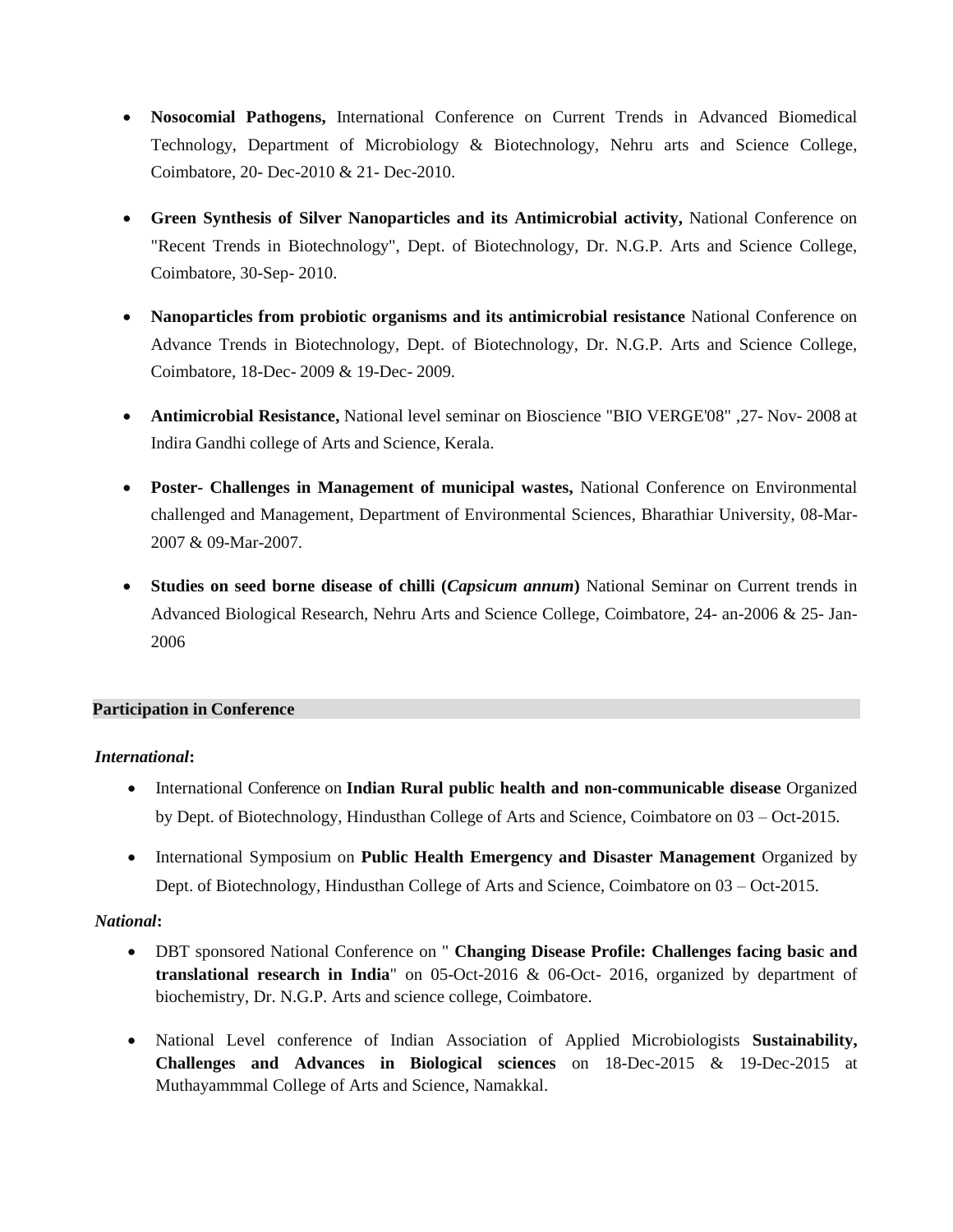- National Conference on **Emerging Education Models for 21st Century Learner (NCEEM- 2015)** on 01-Aug-2015 organized by Association of Principals of colleges of Bharathiar University jointly with UGC HRD.
- National conference on "Bio-Medical Waste Management", Department of Hospital Administration, Dr. N.G.P. Arts and Science College, Coimbatore, 28-Sep-2012.
- •
- National level conference on **Emerging Trends in Herbal research & Cancer therapy**, held at KMCH College of pharmacy, Coimbatore, 26-Jun- 2012.
- National Level conference on **The Role of Informed consent in clinical decisions and research in hospitals,** 26- Aug-2011, organized by Dept. of Hospital Administration, Dr. N.G.P. Arts and Science College, Coimbatore.
- NAAC Sponsored State level conference on **Achieving Academic Excellence through Internal Quality Assurance Cell (IQAC)** held on 09-Dec- 2011 & 10-Dec- 2011 at Dr. N.G.P. Arts and Science College, Coimbatore.
- National conference on "**Issues in higher Education**" held on 29-Oct-2010 at Dr. N.G.P. Arts and Science College, Coimbatore organized by Association of Principals of Colleges, Bharathiar University & UGC- Academic Staff College, Bharathiar University.
- National Conference on **Medicinal and Aromatic Plants for Public Health** held on 18- Sep- 2008 & 19- Sep- 2008 at Karunya University, Coimbatore.
- National Conference on **Environmental Challenges and Management (ECM-2007)** held on 8- 09- Mar-2007, organized by Department of Environmental Sciences, Bharathiar University, Coimbatore.

# **Participation in Seminars**

- Science Academies lecture workshop on **DNA technologies in revisiting biology** at department of biochemistry, Dr. N.G.P. Arts and science college, Coimbatore held on 27- Jul-2017 to 29-Jul- 2017.
- Science Academies lecture workshop on **Interdisciplinary Approach of Research in Life sciences** at Krishanammal College for Women, Coimbatore held on 19- Dec-2014 to 20-Decl- 2014.
- National level seminar on **Current trends in Advanced Biological Research** held on 24- Jan- 2006 & 25- Jan- 2006 at Nehru Arts and Science College, Coimbatore.
- National Symposium on **Mechanisms of Microbial Pathogenesis** IISc Centenary Conference held on 10-Mar-2009 to 12-Mar-2009 at Department of Microbiology & Cellbiology, Indian Institute of Science, Bangalore.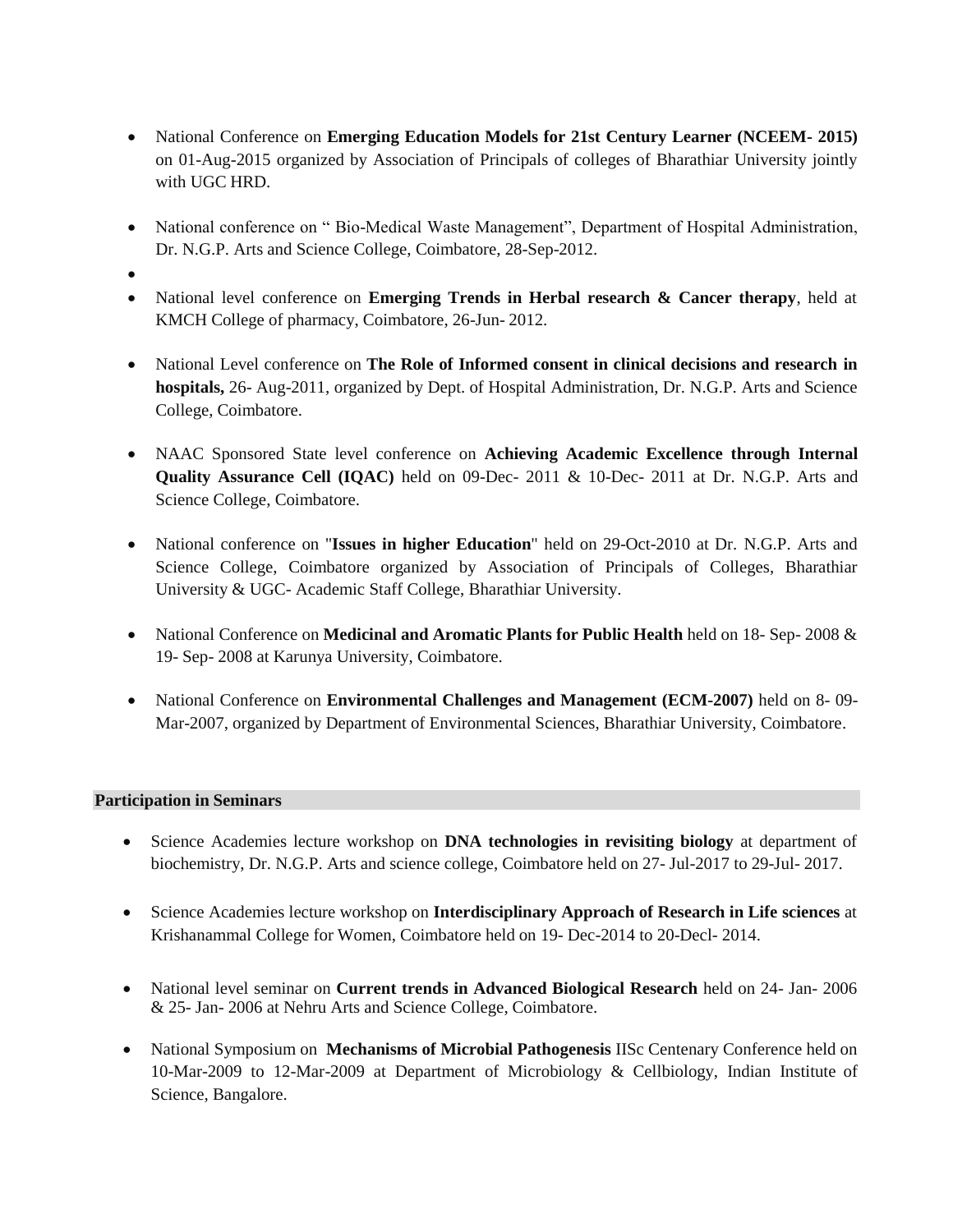#### **Participation in Orientation Programme / Short Term Courses**

- Certificate Course on **HPLC Mass technology** Organized by Karunya Institute of Technology and Sciences, From 17- Feb-2021 to 20- Feb-2021.
- Two Weeks Comprehensive online **Patent Information Course** Organized by turnip Innovations, 2021.
- UGC Stride Training Programme on "**Excellence in research**" at Avinashilingam ,27 –Jan-2021 to 8- Feb- 2021.
- AICTE sponsored One Week Short Term training Programme on **Biotechnology and its application in Tribal areas** at Ballarpur Institute of Technology, 07- Dec- 2020 to 11- Dec- 2020.
- One Week Online Certificate Course on **Digital Teaching Techniques** by ICT Academy from  $10^{th}$  15- Aug- 2020.

### **Participation in Faculty Development Programme**

- ATAL FDP Program on **Drug Engineering through Bioprospecting** by Department of Biotechnology, Dr NGP Arts and Science College from 12- Jul- 2021 to 17- Jul- 2021.
- National level FDP Program on **Strategic Resilience and Organizational Agility** by Valluvar College of Science and Management, , 26-May 2021 to 31-May- 2021.
- Virtual FDP Program on **Bio innovation Patenting and Entrepreneurship Opportunities in biotechnology for Sustainable Development** by The Oxford College of Engineering, Bengaluru , 29-Mar-2021 to 30-Mar-2021.
- Online FDP Program on **Good Governance in College** by Govt. Chhatrasal College, Pichore, Shivpuri, Madhya Pradesh, 11-Jan- 2021 & 17-Jan- 2021.
- 21 days FDP Program on **Educational Management and Leadership for Sustainable Environment** (Online mode) by CLEM, Department Education, Panjab University, Under Aegis of PMMMNMTT, Govt. of India, 10- Dec- 2020 to 30- Dec- 2020.
- One Week FDP on **Teaching, Learning and research in Higher Education : A Covid- 19 response** by Department of Management, PKR College of For Women, Gobichettipalayam, Erode ,04 -May to -2020 to 04 -May to  $-2020$ .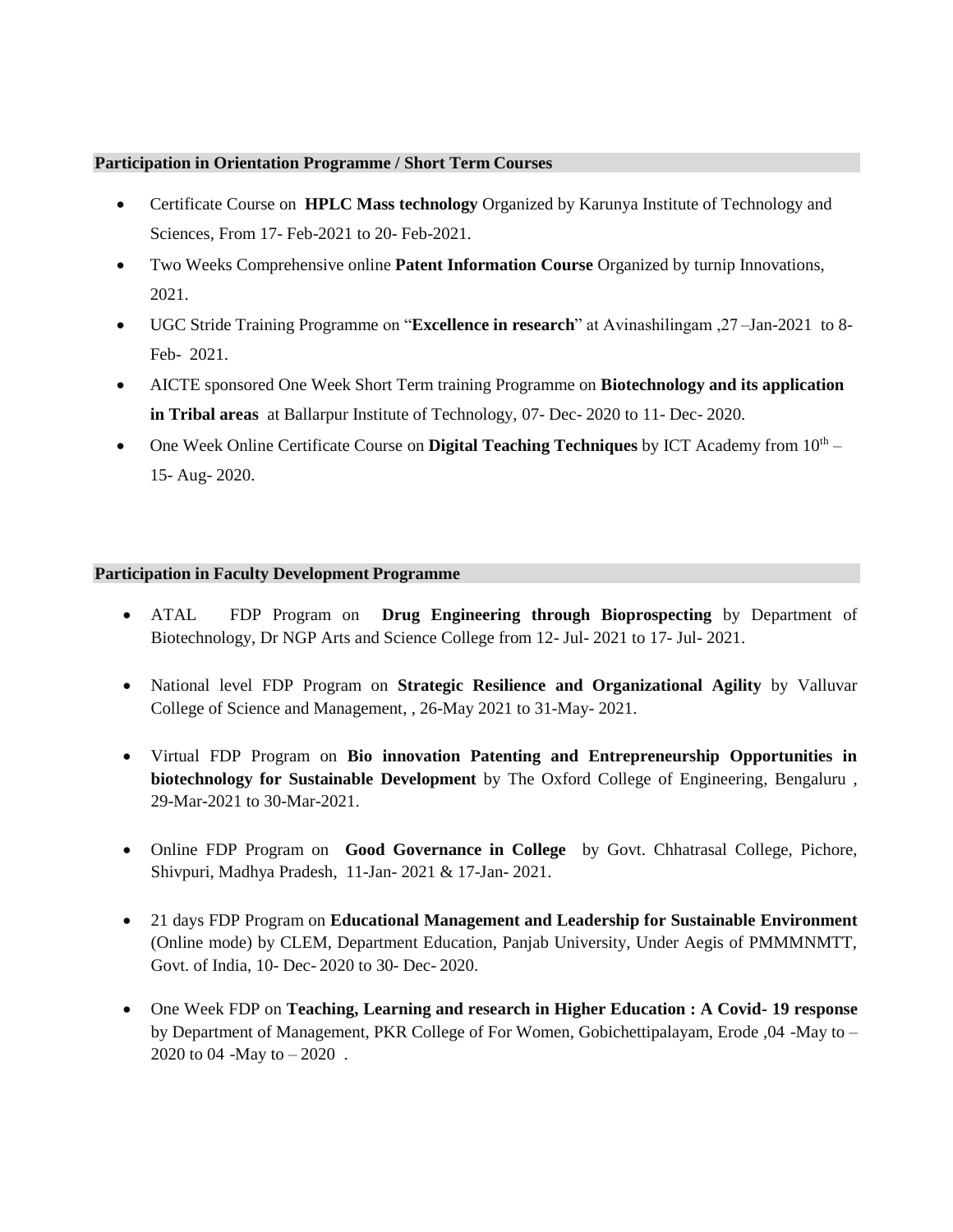- One Week FDP Program on **Quality Initiatives in Higher Education** by Dr. N.G. P. Arts and Science College, Coimbatore, Sri Ramakrishna College of Arts and Science, Coimbatore, Gobi Arts and Science College, Gobi, Vellalar College for Women, Erode, 13- Apr- 2020 to 20- Apr- 2020.
- Seven days FDP on **NAAC Revised Accreditation Frame Work and OBE Assessment Methodology**, Dr. N.G.P. Arts and Science College, Coimbatore, 27- May- 2019 to 02-Jun-2019.
- Seven days FDP on **Quality Measures in Higher Education**, Dr. N.G.P. Arts and Science College, Coimbatore, 03-Dec- 2018 to 09-Dec-2019.

#### **Invited Speaker / Session Chair- Conference / Seminar / Workshop**

- Resource person, Workshop on **Stereo and Inverted Microscope**, organized by Department of Microbiology, RVS College of Arts and Science, Erode, 21-Dec-2021.
- Resource person, Webinar on **The glory of fungi and its diversity**, organized by Department of Microbiology, Bharathidasan College of Arts and Science, Erode, 02-Oct-2021.
- Session Chair in SERB Sponsored National Seminar on C**omputing platforms for Biological Big data analytic**s, on 05-Feb-2020 & 06-Feb-2020. Department of Information Technology and Department of Microbiology, Dr. N. G. P. Arts and Science College , Coimbatore
- Resource Person, Workshop on **Culture Preservation Techniques** organized under DBT Star scheme on 17 –Aug- 2019.
- Resource Person, Knowledge Exchange program on **Certifications required for Food business in Indian and Bio-entrepreneurship**, Organized by Department Commerce CA and Microbiology, Dr. N.G.P. arts and Science College, 11 –Jul- 2019.
- Resource Person, Knowledge Exchange program on **Certifications required for Food business in Indian and Bio-entrepreneurship**, Organized by Department of Biotechnology and Microbiology, Dr. N.G.P. arts and Science College, 16 –Jul- 2019.
- Resource Person, Workshop on **Fungi Identification** under DBT star scheme on 8-Jan- 2019 & 9- Jan- 2019 for intercollegiate students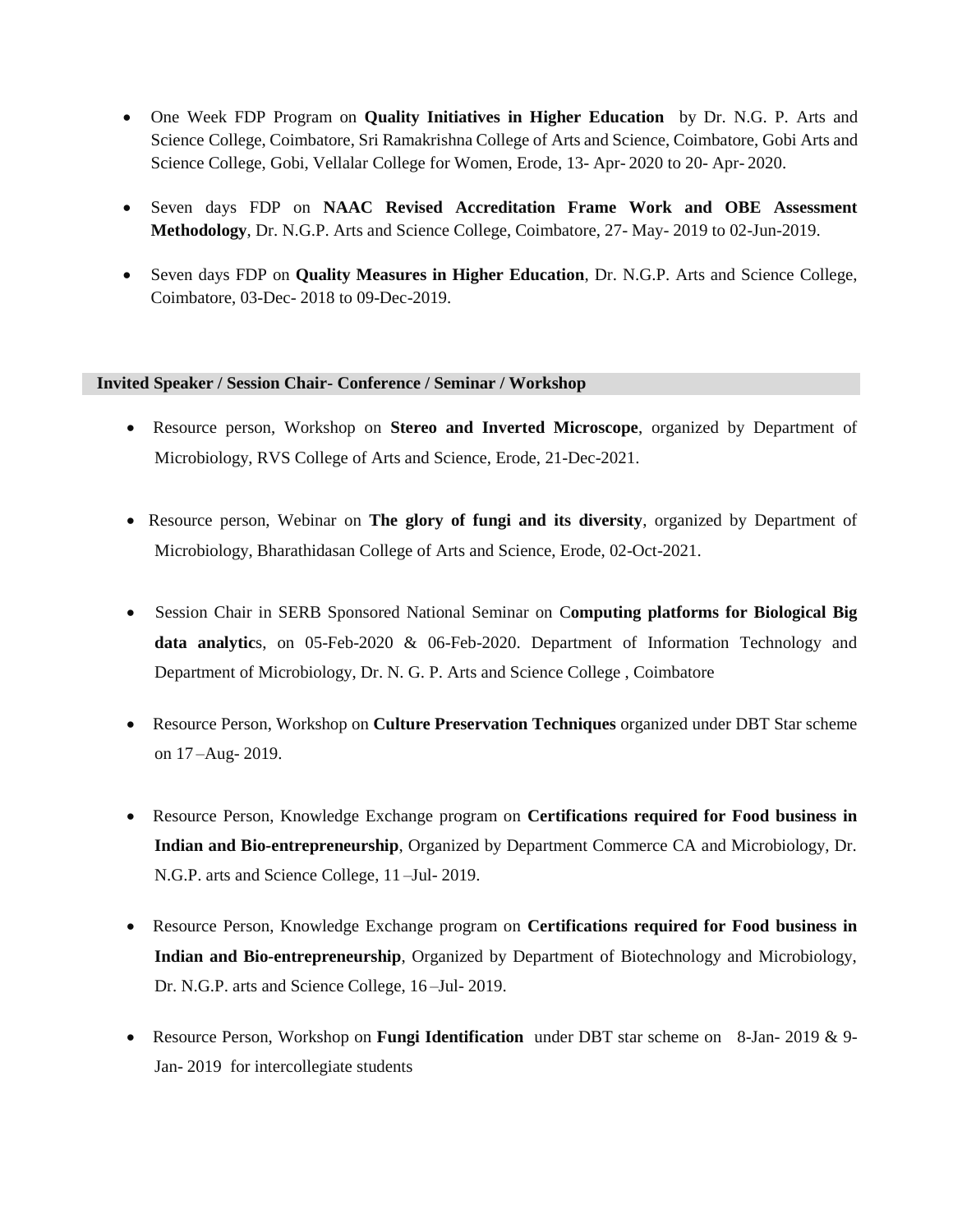- Resource Person, Workshop on Fungi **Identification** under DBT star scheme on 06- Feb- 2019 & 07- Feb- 2019 for Biotechnology department students.
- Resource Person, Special Lecture for Biochemistry and Microbiology students under DBT Star scheme on **Identification of Fungi**, on 28- Jun- 2018
- Resource Person, Special Lecture for Biotechnology students under DBT Star scheme on **Identification of Fungi**, on 02- Jul- 2018.

### **Administrative Experience/ Post & Responsibilities Held**

- DBT Star Scheme Department Coordinator from 2018.
- Secretary, Alumni association, Dr. N.G.P. arts and Science College, 2011-13 & 2018-19.
- Coordinator, Parent Teacher Association (PTA), Dr. N.G.P. Arts and Science College, 2016-17.
- Admission Committee member since 2008, Dr. N.G. P. Arts and Science College
- Program Officer, Youth Red Cross (YRC), Nehru Arts and Science College, 2007-2008.
- Editor in Conference Proceeding (ISBN) ICMR and DBT Sponsored 14<sup>th</sup> National Conference of Indian Association of Applied Microbiologists on Transitional and Translational Scenarios in Biological Sciences -2016.
- Editor in DBT Star Bulletin and DBT Science Bulletin (ISBN) 2018-19 & 2019-20.
- Editor in Abstract book DBT, ICMR Sponsored International Symposium on Harnessing Microbes for Human health and resource Recuperation (ISHM-2012)
- Acted as Judge for Poster presentation, National Conference on Biotechnology- Present and Future (Marina -13), Department of Biotechnology, Dr. N.G.P. Arts and Science College, Coimbatore, 26- Sep-2013 & 27-Sep-2013.
- Editor in Alumni Association Newsletter 2013 & 2019
- Sub-Editor and Contributed the article in 'Kattral Inithu' Tamil Magazine
- Sub Editor Robert Koch memorial Microbiology News Letter, Dr. N.G.P. Arts and Science College, September 2009, 2010-11, 2012-13, 2013-14 & 2014-15.
- Exam Cell and NAAC committee member, Nehru Arts and Science college-2007.

#### **E- Content**